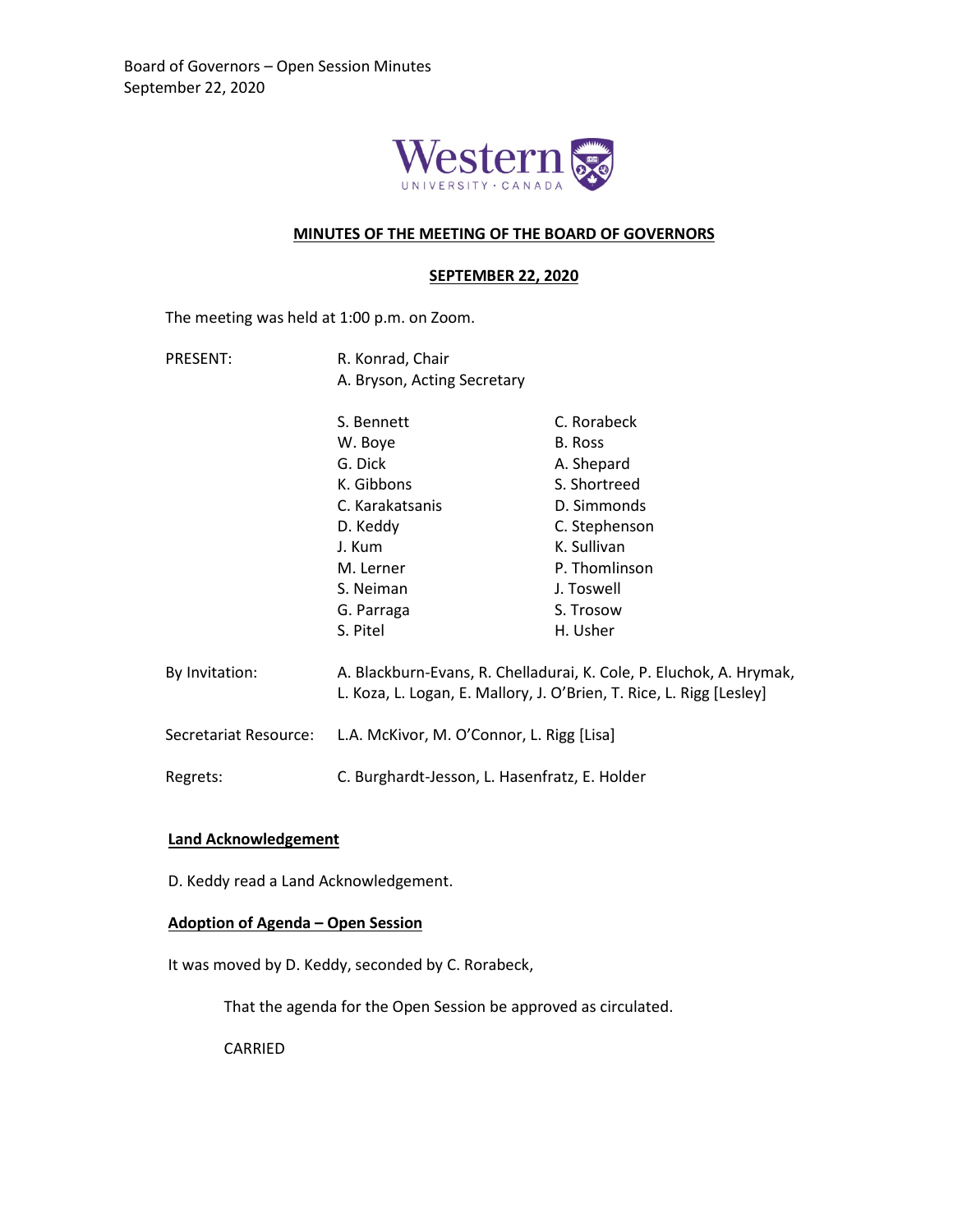Board of Governors – Open Session Minutes September 22, 2020

## BG.20-92 **REPORT OF THE PRESIDENT**

The Report of the President, distributed with the agenda, consisted of the following topics: COVID-19 update, Special Advisors appointed to continue anti-racism efforts, Parr family gift to support student mental health, Gray family gift to support mobility research, accolades for campus community members who were recognized with special honours, and leadership updates.

A. Shepard, President & Vice-Chancellor commended faculty, staff and students for their work to make the beginning of the fall term possible. He said that 20-25% of courses have a face-toface component. Residence halls have been de-densified and are at approximately 70% capacity. He noted that the University has moved back to Phase 3 of the Return to Campus plan in wake of reports that a number of students tested positive for COVID-19. He indicated that the vast majority of these cases were located in off-campus housing. He reported that the testing centre on campus now has a capacity of approx. 500 tests per day. He provided his thanks to the volunteers and employees staffing the testing centre, as well as to the Middlesex-London Health Unit for its support and guidance. A. Shepard also thanked his senior leadership team for their constant engagement, for their monitoring, and for their great responsiveness to the community.

A. Shepard said that the University is committed to doing its part to control the viral spread in London. He said that he has written to all of the University's students urging them to follow the rules of public health. He also reported that the University has reduced the number of people students may host in their residence room down to one person. He said that the University hopes to be able to move back to Phase 4 of the Return to Campus plan in time.

Lastly, A. Shepard said that the University has now signed the Strategic Mandate Agreement (SMA3) that the Board approved in March.

A Board member noted that police involvement with the Broughdale street party has largely been responsive in past years. The Board member asked if there was any indication that the police would take a more active role should the event recur this year, given the public health guidelines and rules with regard to the number of people who can assemble in a location. A. Shepard said that the University hopes that people will not assemble for a street party under these conditions.

A Board member inquired if a communication would be sent to students to provide an update on the implementation of the recommendations from the Anti-Racism Working Group. A. Shepard said that the two newly appointed Special Advisors to the President are working to establish a framework for an equity council. He noted that work would progress on the recommendations once the initial governance was established. He took the suggestion to provide an update to the community under advisement.

A Board member asked if the Parr family gift of \$9.2M for mental health would be used for the Thames Hall Building renovations. A. Shepard said that the gift will be used for additional resources for mental health. He noted that a unique feature of the gift is that it has funds set aside for Western to conduct pilot projects and experiments.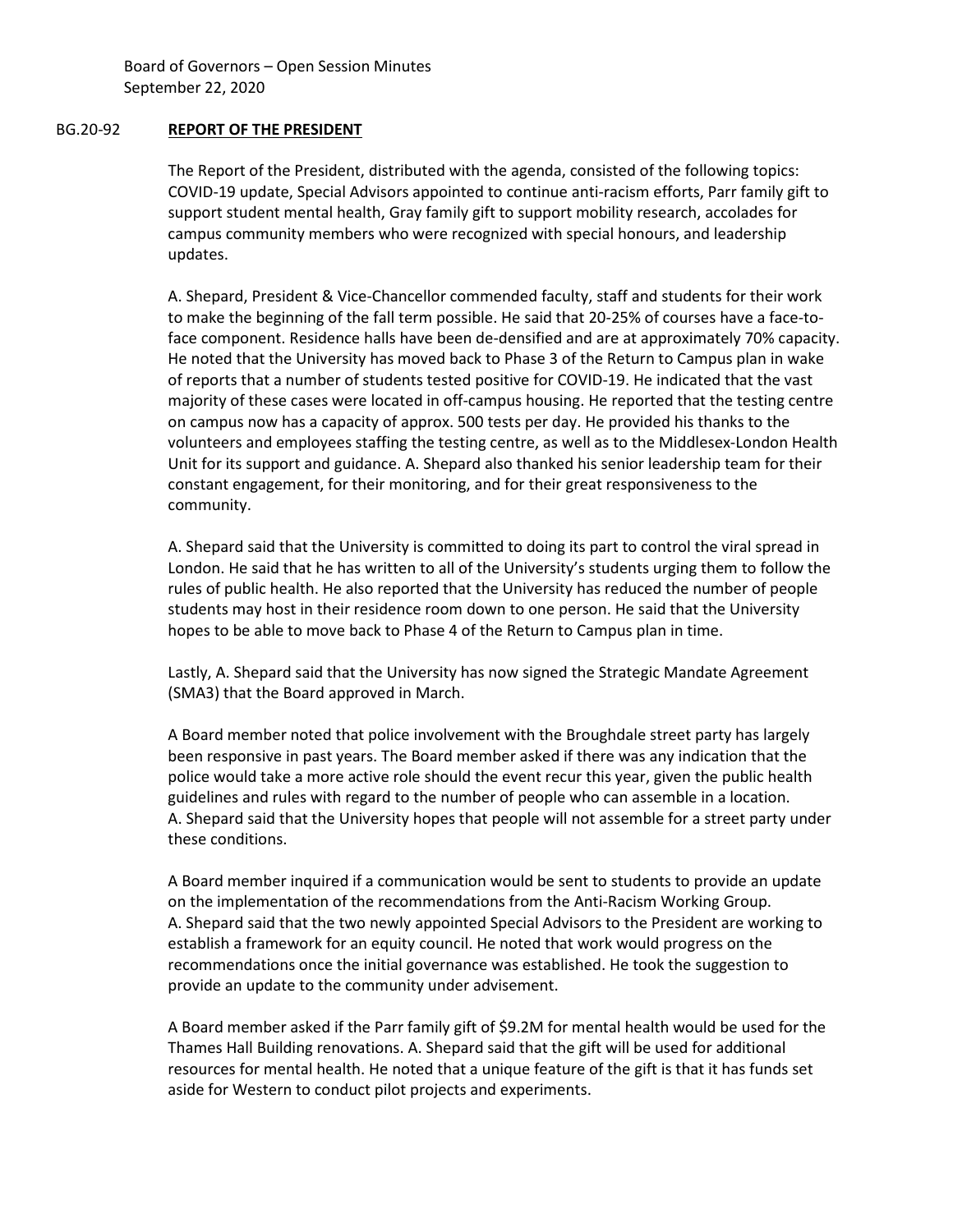A Board member asked what the triggering conditions would be to return to Phase 4 of the Return to Campus plan. A. Shepard said that it would be a contextual decision. He indicated that he would like to see the Western case count drop down, and remain down, prior to returning to Phase 4.

#### BG.20-93 **UNANIMOUS CONSENT AGENDA**

It was moved by H. Usher, seconded by S. Bennett,

That the items listed in the Unanimous Consent Agenda, except item 5.4(a) and 5.6(b), be approved or received for information.

CARRIED

## BG.20-94 **Minutes of the Previous Meeting**

The open session minutes of the meeting of June 25, 2020 and the open session minutes of the meeting of August 13, 2020 were approved as circulated.

## BG.20-95 **Scholarships, Awards, and Prizes**

The scholarships, awards, and prizes approved by the Property and Finance Committee, on behalf of the Board of Governors, were provided for information in Item 5.1(a).

# BG.20-96 **Report of the Investment Committee**

The Report of the Investment Committee was provided for information in Item 5.1(b).

# BG.20-97 **McIntosh Gallery Committee Membership**

On behalf of the Board of Governors, the Senior Policy and Operations Committee approved the appointment of Sara Mai Chitty to the McIntosh Gallery Committee as a member-at-large, effective October 1, 2020 to June 30, 2023.

# BG.20-98 **University Discipline Appeals Committee (UDAC) – Membership**

On behalf of the Board of Governors, the Senior Policy and Operations Committee amended the graduate student membership for the University Discipline Appeals Committee (UDAC) to appoint the following three candidates (term from July 1, 2020 to June 30, 2021): D. Broberg (Schulich), E. Mohler (Health Sciences), and J. Saldua Toomath (Health Sciences).

# BG.20-99 **Revisions to Special Resolution No. 3 – Banking**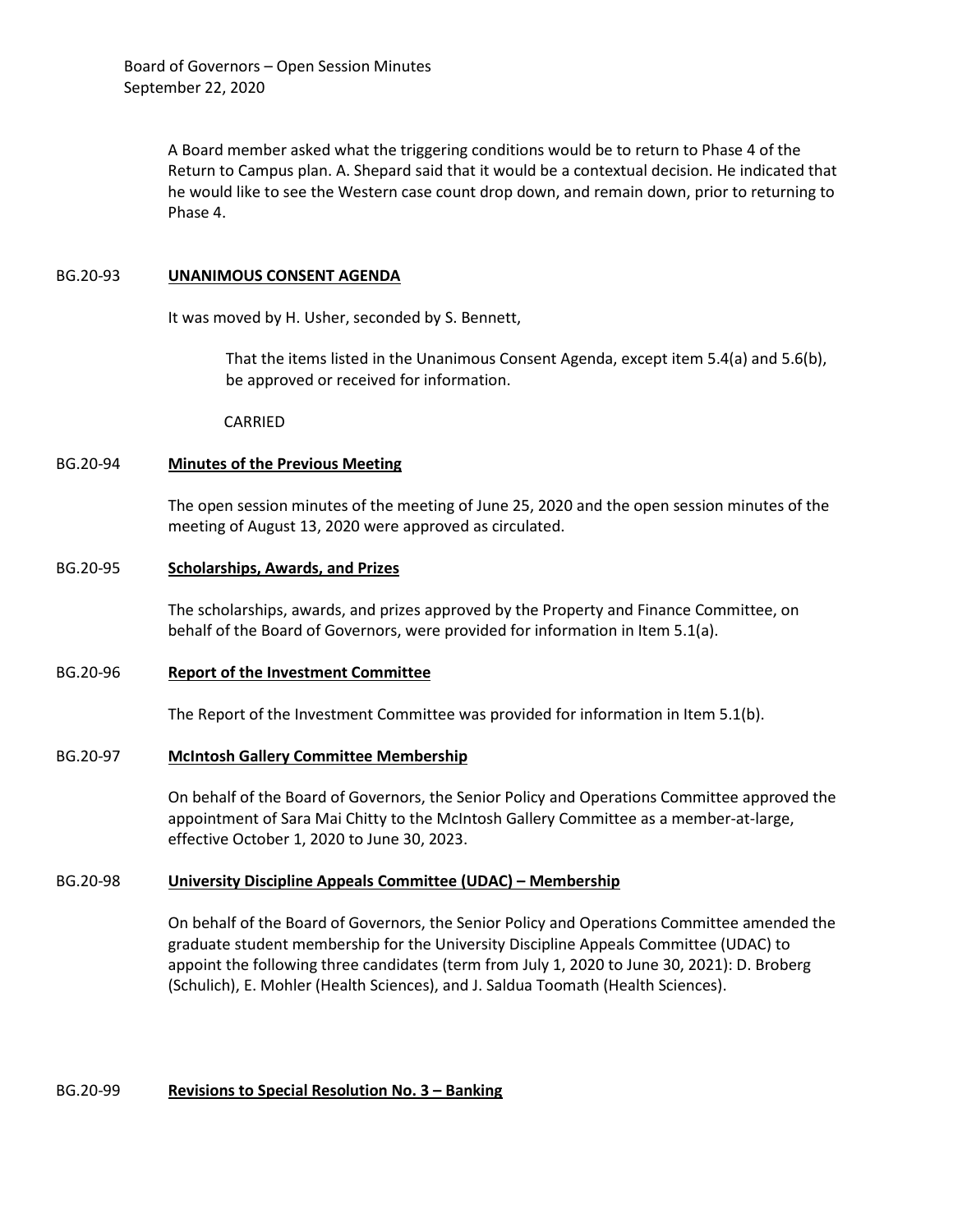It was moved by H. Usher, seconded by S. Bennett,

That the Board of Governors approve the revisions to Special Resolution No. 3 – Banking, as shown in Item 5.3(a).

CARRIED (by Unanimous Consent)

# BG.20-100 **Equity and Human Rights Annual Report**

The Equity and Human Rights Report was provided to the Board for information in Item 5.4(b).

## BG.20-101 **Fund Raising Activity Quarterly Report at April 30, 2020**

The Fund Raising Activity Quarterly Report at April 30, 2020 was provided to the Board for information in Item 5.5(a).

## BG.20-102 **Fund Raising Activity Quarterly Report at July 31, 2020**

The Fund Raising Activity Quarterly Report at July 31, 2020 was provided to the Board for information in Item 5.5(b).

#### BG.20-103 **2019-2020 McIntosh Gallery Annual Report**

The 2019-2020 McIntosh Gallery Annual Report was provided to the Board of Governors for information in Item 5.6(b).

#### BG.20-104 **Acquisition of Painting by Kelly Greene**

The purchase of *They Were Planted and They Came (2015)*, acrylic on plywood by artist Kelly Greene was reported to the Board for information in Item 5.6(c).

# BG.20-105 **ITEMS REMOVED FROM CONSENT AGENDA**

It was moved by H. Usher, seconded by C. Rorabeck,

That Item 5.4(a) and Item 5.6(a) be received for information.

CARRIED

# BG.20-106 **Western Retirement Plans Report September 2020**

The Western Retirement Plans Report (September 2020) was provided for information in Item 5.4(a).

A Board member asked a question about the chart on p.49 showing that a substantial number of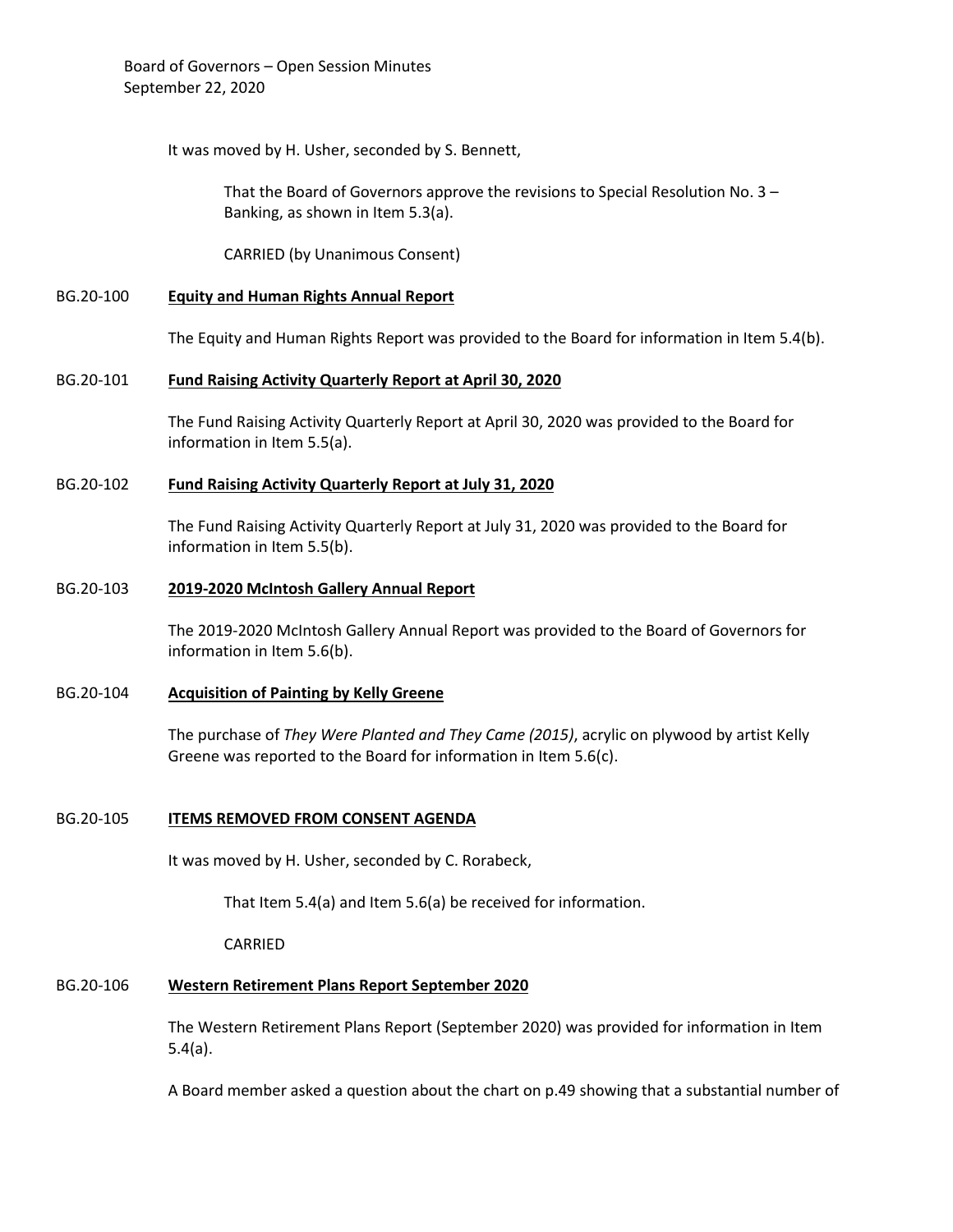Board of Governors – Open Session Minutes September 22, 2020

> academic plan members are not on track for a positive retirement. The Board member asked if the assessment as to whether the member is on track is based only on assets held in the Western plan or if the assessment also includes additional assets disclosed by the member. L. Koza, Director (Human Resources Digital and Operations) explained that the data comes from two different sources. The first source of data is from members who voluntarily complete a Sun Life retirement planning tool. This tool asks members to set out their retirement goals and to indicate any additional savings. The second source of data is from members who have not completed the tool. For this group, she explained that an assumption is made that members are looking for a replacement of 60% of their pre-retirement salary. The Board member expressed concern that the data was displayed in this form, arguing that it presents an incomplete picture of resources available to faculty members. The Board member noted that a significant number of people who did not compete the tool likely have additional assets available for retirement, and thus are in a better financial position than shown. L. Koza indicated that she would bring this feedback to the Academic Staff Pension Board.

#### BG.20-107 **McIntosh Gallery Year End Financial Statement**

The 2019-2020 McIntosh Gallery Annual Report was provided for information in Item 5(b).

Referencing the Statement of Operations table on p.72, a Board member asked for clarification on the value in the column labeled 'McIntosh Endowments'. R. Konrad clarified that the value is the income generated from the endowment fund, not the actual McIntosh endowments. In response to a question, L. Logan, Vice-President (Operations & Finance) reported that the value of the actual endowments was nearly \$2 million as of April 30, 2020.

# BG.20-108 **Business Arising from the Minutes**

A report on business arising from the minutes of June 25, 2020 was provided in Item 6.0.

There were no items noted as business arising from the August 13, 2020 minutes.

#### **REPORT OF THE SENIOR POLICY AND OPERATIONS COMMITTEE**

#### BG.20-109 **Strategic Planning Process Update**

T. Rice, Executive Director (Marketing Communications) provided an update on the strategic planning process, detailed in Item 7.1. He reported that a Strategic Planning Steering Committee would be struck to help advise and steer the strategic planning process. He reviewed the draft Terms of Reference for the Committee and outlined the nomination process. He also provided an overview of a speaker series that will be used to engage the campus community in the strategic planning process.

A Board member inquired about the timeline for the strategic planning process. A. Shepard said that the initial timeline was disrupted by the pandemic. He noted that work was underway to revise the timeline and that he would bring this forward to the Board at a later date.